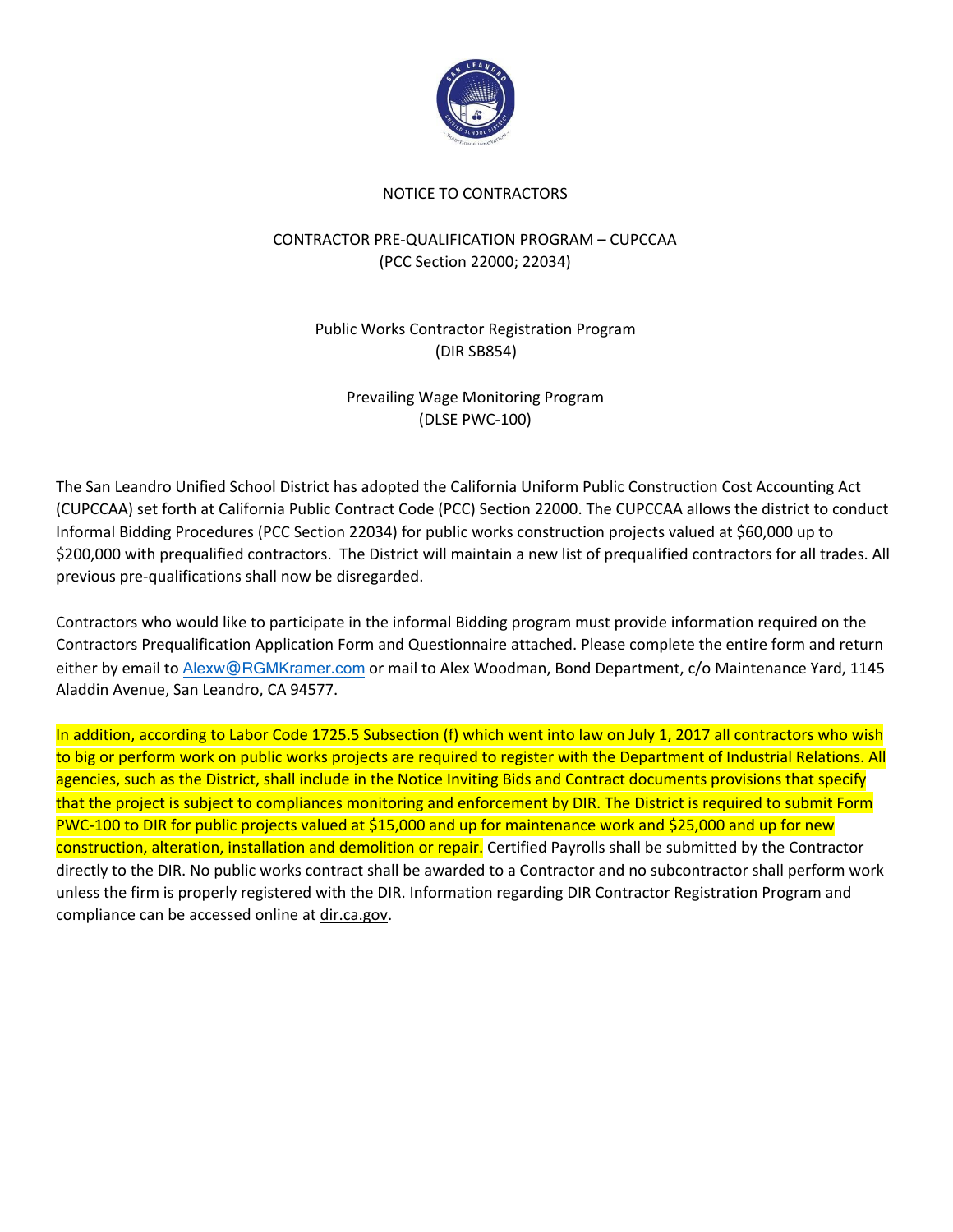

#### SAN LEANDRO UNIFIED SCHOOL DISTRICT 1145 ALADDIN AVENUE SAN LEANDRO, CA 94577

### CONTRACTOR PREQUALIFICATION APPLICATION (CUPCCAA, PCC 22000)

INFORMAL BIDDING PROCEDURES (PCC 22030)

| <b>Contractor State License Board (CSLB)</b>                                                                                                                                                                                                        |  |  |  |
|-----------------------------------------------------------------------------------------------------------------------------------------------------------------------------------------------------------------------------------------------------|--|--|--|
|                                                                                                                                                                                                                                                     |  |  |  |
| Department of Industrial Relations (DIR) *Automatic disqualification if not provided                                                                                                                                                                |  |  |  |
|                                                                                                                                                                                                                                                     |  |  |  |
|                                                                                                                                                                                                                                                     |  |  |  |
| <b>Constructions Operations</b>                                                                                                                                                                                                                     |  |  |  |
|                                                                                                                                                                                                                                                     |  |  |  |
|                                                                                                                                                                                                                                                     |  |  |  |
|                                                                                                                                                                                                                                                     |  |  |  |
|                                                                                                                                                                                                                                                     |  |  |  |
| <b>Required attachments</b>                                                                                                                                                                                                                         |  |  |  |
| 1.) Certificate of Liability Insurance for all operations<br>2.) W-9 Request for Taxpayer Identification Number and Certification                                                                                                                   |  |  |  |
|                                                                                                                                                                                                                                                     |  |  |  |
| I, the undersigned, certify and declare that I have read all the foregoing answers to this pre-qualification questionnaire<br>and know their contents. The matters stated in the questionnaire answers are true and to the best of my knowledge and |  |  |  |

and know their contents. The matters stated in the questionnaire answers are true and to the best of my knowledge and belief. I declare under penalty of perjury under the laws of the State of California, that the foregoing is correct.

Authorized signature\_\_\_\_\_\_\_\_\_\_\_\_\_\_\_\_\_\_\_\_\_\_\_\_\_\_\_\_\_\_\_\_\_\_\_\_\_\_\_\_\_\_ Date\_\_\_\_\_\_\_\_\_\_\_\_\_\_\_\_\_\_\_\_\_\_\_\_\_\_\_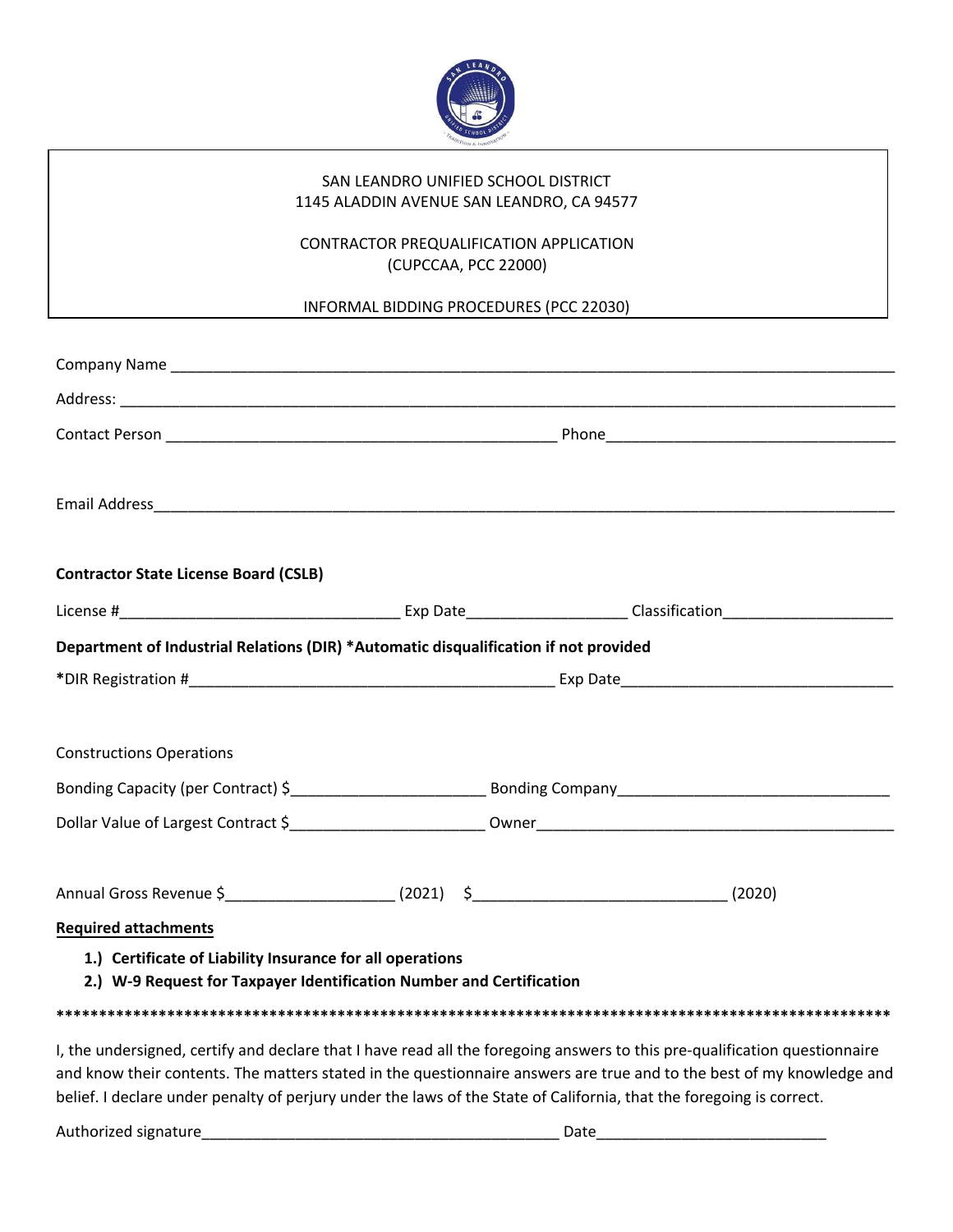Print Name\_\_\_\_\_\_\_\_\_\_\_\_\_\_\_\_\_\_\_\_\_\_\_\_\_\_\_\_\_\_\_\_\_\_\_\_\_\_\_\_\_\_\_\_\_\_\_\_\_\_ Date\_\_\_\_\_\_\_\_\_\_\_\_\_\_\_\_\_\_\_\_\_\_\_\_\_\_\_



## PART 1

## ESSENTIAL REQUIREMENT FOR QUALIFICATION

### **Note: Contractor shall be disqualified if the answer to questions 1 or 2 is "NO"**

- 1. Do you have a liability insurance policy with \$1 Million per occurrence and \$2 Million aggregate? \_\_\_\_\_\_\_\_Yes \_\_\_\_\_\_\_\_No
- 2. Do you have a current Workers Compensation Insurance policy as required by the State of California Labor Code or is legally Self Insured pursuant to Labor Code Section 3700? These the Super

### **Note: Contractor shall be disqualified if the answers to questions 3 through 5 is "YES"**

- 3. Has your license been revoked at any time in the last five (5) years? Thes The No
- 4. Has the Surety firm completed a contract on your behalf or paid for completion because your firm was default terminated by the Owner within the last five (5) days? Yes No
- 5. At the time of submitting this Pre-Qualification form, is your firm ineligible to bid on or be awarded a public works contract or perform as a Sub-Contractor on a public works contract, pursuant to either Labor Code Section 1777.1 (Public Works labor laws) or Labor Code Section 1777.7 (Violation of Apprenticeship requirement? Yes No

**Note: A contractor disqualified solely because of a "YES" answer given to question 3, 4, and/or 5 may appeal the disqualification and provide an explanation of the relevant circumstance during the appear procedure.**